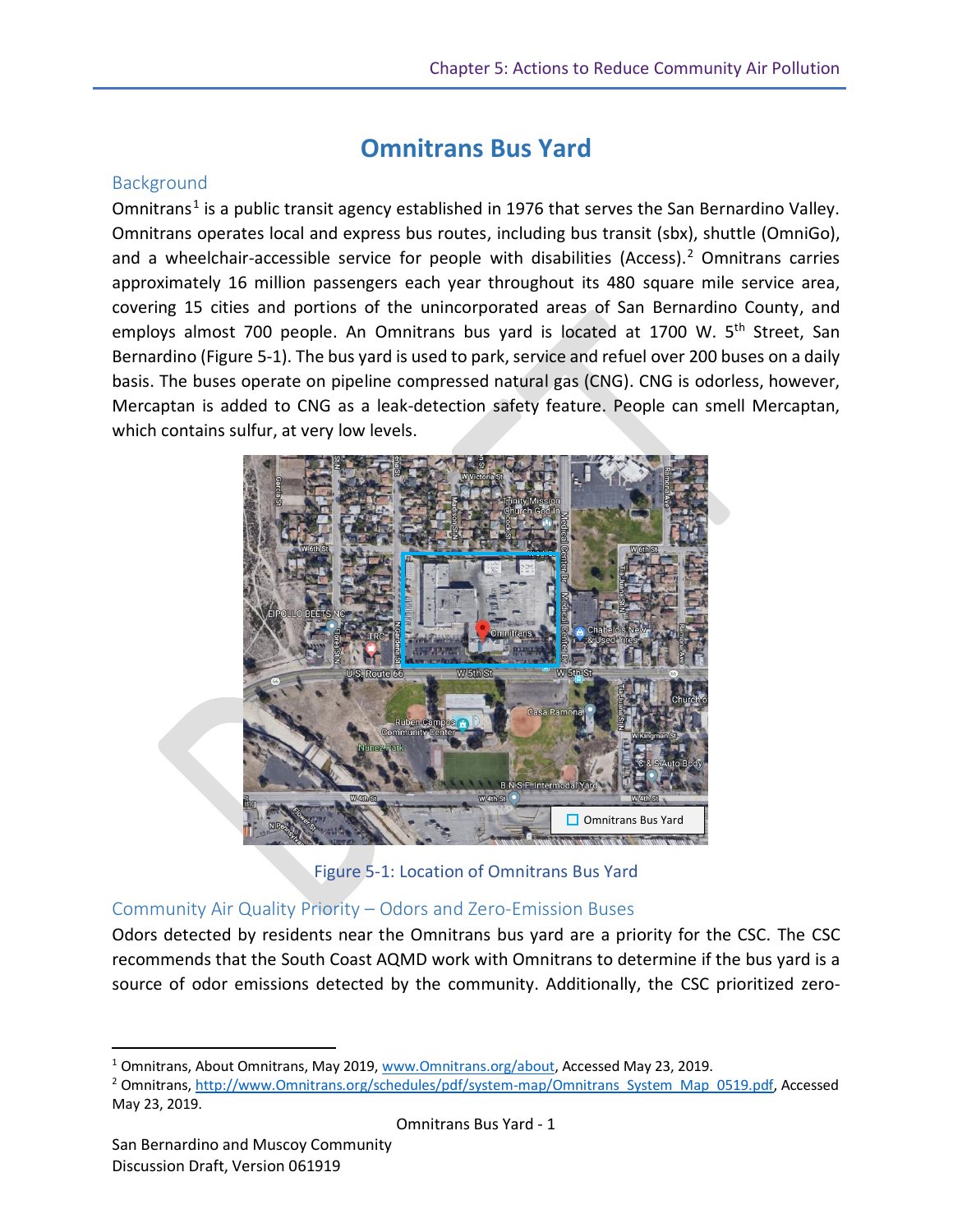emission buses (e.g. electric buses) to improve the air quality in the San Bernardino and Muscoy community.

#### Ongoing Efforts

CARB's Innovative Clean Transit Regulation<sup>3</sup> is a statewide effort to transition public transit agencies to 100% zero-emission bus fleets by 2040.<sup>4</sup> To address this, Omnitrans expects to replace the total fleet with zero-emission buses at the following rate: 25% (by 2025), 50% (by 2028), and 100% (by 2040). Recent efforts by Omnitrans to transition to cleaner buses even earlier includes applying for grant funding through the Low or No Emission Grant Program.<sup>5</sup> As a collaborative effort, the South Coast AQMD provided a letter of support for Omnitrans's proposal.

Omnitrans is subject to South Coast AQMD Rule 1192 - Clean On-Road Transit Buses. Rule 1192 requires public transit fleets with 15 or more transit vehicles or urban buses to acquire alternative fuel heavy-duty vehicles when buying or leasing public transit vehicles.<sup>6</sup> Also, equipment, such as gasoline dispensing devices, emergency engines and paint spray booths that are operated at the bus yard are subject to certain South Coast AQMD rules (e.g., Rule 461 – Gasoline Transfer and Dispensing). South Coast AQMD enforcement staff conducts unannounced inspections at the facility to determine compliance with these rules.

### Identifying Opportunities for Action

The CSC identified actions to reduce emissions from Omnitrans operations. The details of these actions are described below.

| Action 1: Conduct Air Monitoring to Identify the Composition and Level of |  |
|---------------------------------------------------------------------------|--|
| <b>Emissions Near the Omnitrans Bus Yard</b>                              |  |

#### Course of Action:

- Air monitoring near the Omnitrans Bus Yard
- Based on emissions information collected (i.e., from air monitoring, site visits, facility inspections, etc.) identify potential sources of emissions

Strategies:

 $\overline{\phantom{a}}$ 

• Air Monitoring

<sup>&</sup>lt;sup>3</sup> California Air Resources Board, Innovative Clean Transit Regulation, March 13, 2019,

[https://arb.ca.gov/msprog/ict/ict.htm,](https://arb.ca.gov/msprog/ict/ict.htm) Accessed June 9, 2019.

<sup>4</sup> Next-Generation Transportation (NGT) News, California Switching to Zero-Emission Transit Buses by 2040, December 17, 2018[, https://ngtnews.com/california-switching-to-zero-emission-transit-buses-by-2040,](https://ngtnews.com/california-switching-to-zero-emission-transit-buses-by-2040) Accessed June 9, 2019.

<sup>&</sup>lt;sup>5</sup> Federal Transit Administration, Low or No Emission (Low-No) Program (FY 2019) Notice of Funding, [https://www.transit.dot.gov/funding/applying/notices-funding/low-or-no-emission-low-no-program-fy-2019](https://www.transit.dot.gov/funding/applying/notices-funding/low-or-no-emission-low-no-program-fy-2019-notice-funding) [notice-funding,](https://www.transit.dot.gov/funding/applying/notices-funding/low-or-no-emission-low-no-program-fy-2019-notice-funding) Accessed May 24, 2019.

<sup>&</sup>lt;sup>6</sup> South Coast AQMD, Rule 1192 – Clean On-Road Transit Bus, June 2000, [https://www.aqmd.gov/docs/default](https://www.aqmd.gov/docs/default-source/rule-book/reg-xi/rule-1192.pdf)[source/rule-book/reg-xi/rule-1192.pdf,](https://www.aqmd.gov/docs/default-source/rule-book/reg-xi/rule-1192.pdf) Accessed May 23, 2019.

Omnitrans Bus Yard - 2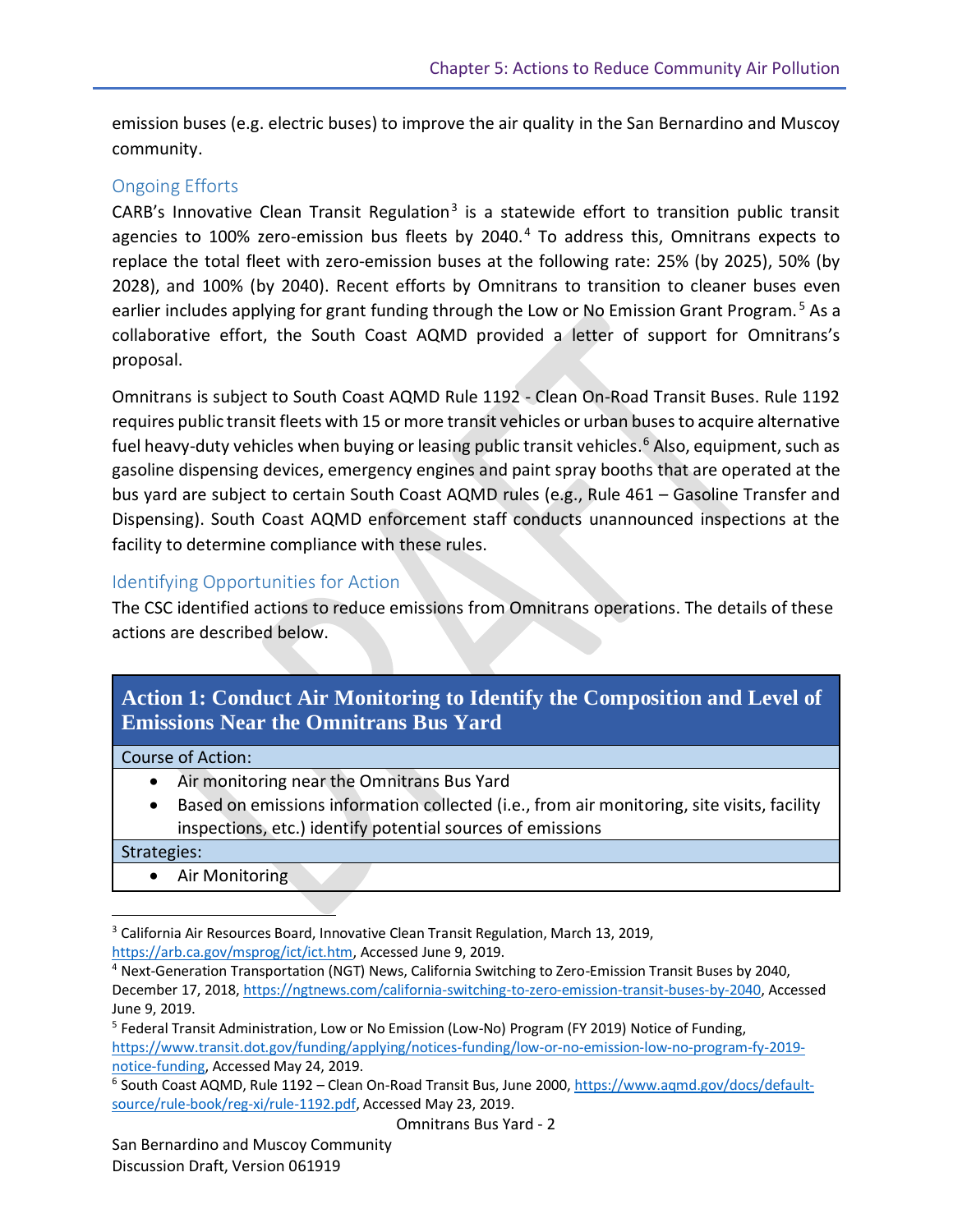| Collaboration                                                                             |                                                           |  |
|-------------------------------------------------------------------------------------------|-----------------------------------------------------------|--|
| Public information and outreach                                                           |                                                           |  |
| Goal(s):                                                                                  |                                                           |  |
| Conduct monitoring near Omnitrans to identify potential sources of emissions<br>$\bullet$ |                                                           |  |
| Updates the CSC quarterly or biannually on air monitoring data results and<br>$\bullet$   |                                                           |  |
| information collected                                                                     |                                                           |  |
| <b>Estimated Timeline:</b>                                                                |                                                           |  |
| $\bullet$                                                                                 | Third quarter 2019, begin mobile air monitoring           |  |
| First quarter of 2020, begin quarterly updates to the CSC                                 |                                                           |  |
| Implementing Agency, Organization, Business or Other Entity:                              |                                                           |  |
| Name:                                                                                     | Responsibilities:                                         |  |
| South Coast AQMD                                                                          | Conduct air monitoring near the Omnitrans bus yard and in |  |
|                                                                                           | the surrounding community, and gather information         |  |
|                                                                                           | through facility inspections and outreach                 |  |
|                                                                                           | Provide the updates to the CSC                            |  |
| References:                                                                               |                                                           |  |
| For more information on the San Bernardino and Muscoy Community Air Monitoring            |                                                           |  |
| Plan: https://www.aqmd.gov/docs/default-source/ab-617-ab-                                 |                                                           |  |
| 134/camps/sbm camp.pdf?sfvrsn=6                                                           |                                                           |  |

| <b>Action 2: Support Omnitrans' Transition to Zero-Emission Buses</b>                                                                                                                                       |  |  |
|-------------------------------------------------------------------------------------------------------------------------------------------------------------------------------------------------------------|--|--|
| <b>Course of Action:</b>                                                                                                                                                                                    |  |  |
| Support Omnitrans' efforts to accelerate the deployment of zero-emission buses and<br>$\bullet$<br>supporting infrastructure (e.g., letters of support)                                                     |  |  |
| Provide Omnitrans with information on incentive opportunities for zero-emission<br>$\bullet$<br>buses and supporting infrastructure                                                                         |  |  |
| Strategies:                                                                                                                                                                                                 |  |  |
| Public information and outreach                                                                                                                                                                             |  |  |
| Collaboration                                                                                                                                                                                               |  |  |
| Goal(s):                                                                                                                                                                                                    |  |  |
| Develop proposals and apply for grant opportunities that are designed to accelerate<br>$\bullet$<br>the deployment of zero-emission buses and electric vehicle chargers, in collaboration<br>with Omnitrans |  |  |
|                                                                                                                                                                                                             |  |  |

#### Estimated Timeline:

- Replace the total fleet with electric buses at the following rate: 25% (by 2025), 50% (by 2028), and 100% (by 2040)
- Provide annual updates to the CSC on work with Omnitrans to transition to zeroemission buses

Implementing Agency, Organization, Business or Other Entity:

and the contract

Omnitrans Bus Yard - 3